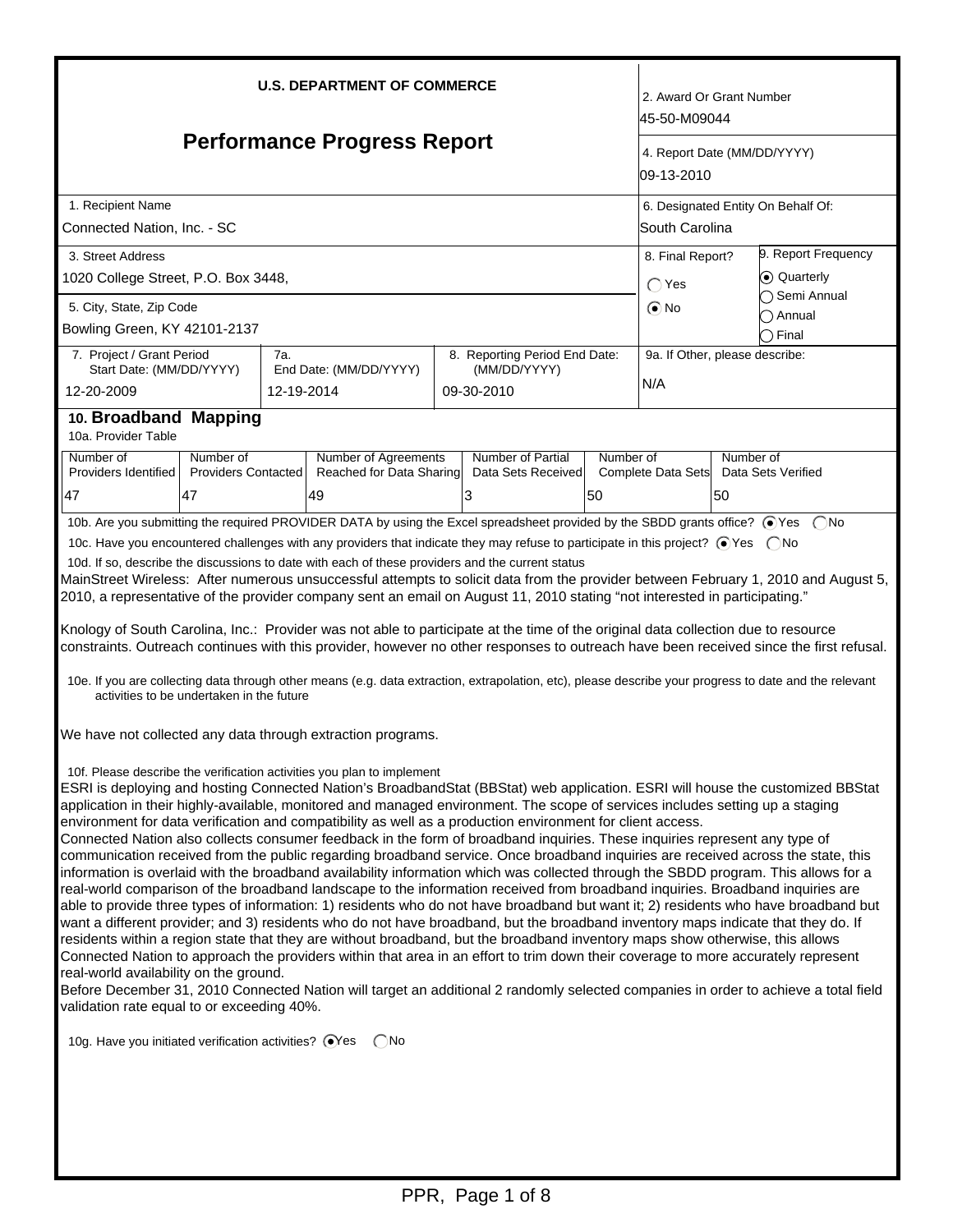BroadbandStat is publicly available on the Connect South Carolina website and received a total of 905 visits between July 1, 2010 and September 30, 2010.

During this quarter, the Connect South Carolina project has received a total of 12 broadband inquiries. Additional information received through e-mail from consumers that can also be used for verification purposes totaled 6 for this quarter.

Connected Nation focused on both data acquisition and data validation. In many instances, this required on-site visits with the providers in order to demonstrate and explain data validation techniques. To date, Connected Nation has completed in-the-field validation on 18 companies and/or 38.30% of the broadband provider universe. Fifty-three test points were selected in order to gauge the accuracy of data submitted for fixed and mobile wireless, WiMAX, cable modem, DSL, and FTTx technologies. Spectrum analysis testing confirmed broadband operations in the 700 MHz, 800 MHz, 900 MHz, 2400 MHz, 5700 MHz (and other frequency bands), coordinates for above-ground facilities were confirmed using either a Garmin eTrex Summit GPS unit or Microsoft Street & Trips (GPS enabled), speed tests were conducted using smart phones, WiMAX cards, mobile air cards, and DSL and cable modems (when available). Ongoing field validation activities also included cross-referencing the Federal Communications Commission databases such as the Antenna Structure Registration portal to compare tower registration numbers which may have been submitted, the Universal Licensing System portal to confirm the validity of "licensed" wireless operations, and the COmmission REgistration System (CORES) to cross-check provider Federal Registration Numbers.

10i. If verification activities have not been initiated please provide a projected time line for beginning and completing such activities

N/A

## **Staffing**

10j. How many jobs have been created or retained as a result of this project?

2.98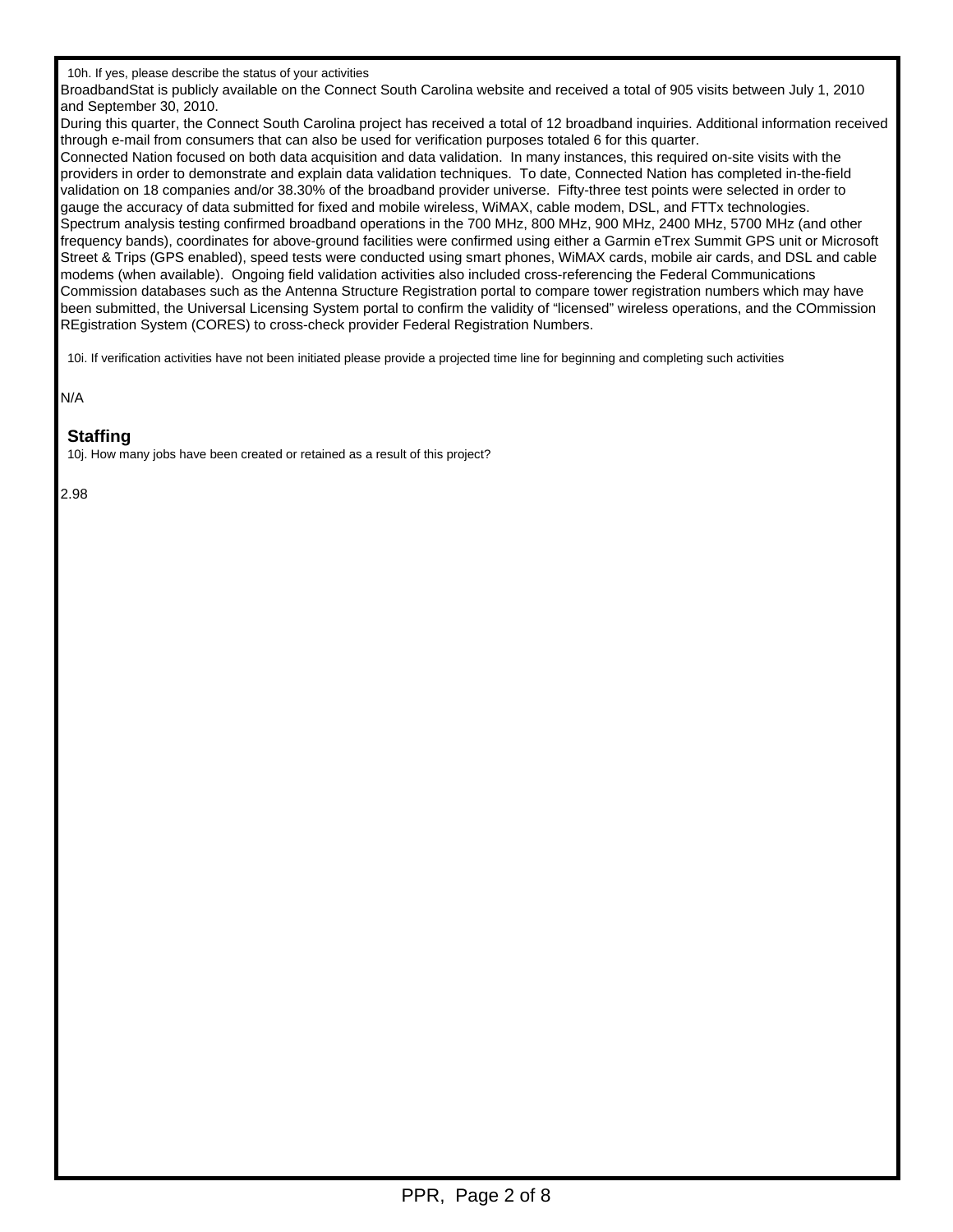10k. Is the project currently fully staffed?  $\bigcirc$  Yes  $\bigcirc$  No

10l. If no, please explain how any lack of staffing may impact the project's time line and when the project will be fully staffed

N/A

10m. When fully staffed, how many full-time equivalent (FTE) jobs do you expect to create or retain as a result of this project?

2.98. Please note that we use functional job titles and these titles may be staffed by multiple individuals. Their hire dates vary so for the purposes of uploading a complete report, we have used a hire date of 1/1/2010 to signify various hire dates.

10n. Staffing Table

| <b>Job Title</b>                     | FTE %          |            | Date of Hire      |  |
|--------------------------------------|----------------|------------|-------------------|--|
| Associate Counsel                    | 4              |            | 01/01/2010        |  |
| <b>Business Programmer Analyst</b>   | $\mathbf{1}$   |            | 01/01/2010        |  |
| CAI Data Analyst                     | 4              |            | 01/01/2010        |  |
| CAI Data Manager                     | 3              |            | 01/01/2010        |  |
| <b>ETS Analyst</b>                   | 27             |            | 01/01/2010        |  |
| <b>ETS Manager</b>                   | $\overline{7}$ |            | 01/01/2010        |  |
| <b>General Counsel</b>               | 5              |            | 01/01/2010        |  |
| <b>GIS Analyst</b>                   | 26             |            | 01/01/2010        |  |
| <b>GIS Intern</b>                    | $\overline{2}$ |            | 01/01/2010        |  |
| <b>GIS Services Manager</b>          | 4              | 01/01/2010 |                   |  |
| Outreach & Awareness Manager         | $\mathbf{1}$   | 01/01/2010 |                   |  |
| Outreach & Awareness Specialist      | $\overline{7}$ |            | 01/01/2010        |  |
| Project Coordinator                  | 3              |            | 01/01/2010        |  |
| Project Management Director          | $\overline{2}$ |            | 01/01/2010        |  |
| Project Manager                      | 34             |            | 01/01/2010        |  |
| <b>Provider Relations Manager</b>    | $\overline{7}$ |            | 01/01/2010        |  |
| <b>Provider Relations Specialist</b> | 8              | 01/01/2010 |                   |  |
| Research & GIS Analyst               | 3              | 01/01/2010 |                   |  |
| Research Analyst                     | 97             | 01/01/2010 |                   |  |
| Research Manager                     | $\overline{2}$ | 01/01/2010 |                   |  |
| <b>State Services Manager</b>        | 3              | 01/01/2010 |                   |  |
| <b>State Services Specialist</b>     | 25             |            | 01/01/2010        |  |
| State Services Sr. Specialist        | 23             | 01/01/2010 |                   |  |
|                                      | Add Row        |            | <b>Remove Row</b> |  |

## **Sub Contracts**

| 10o. Subcontracts Table |                        |                            |                            |                   |                 |                  |                 |  |
|-------------------------|------------------------|----------------------------|----------------------------|-------------------|-----------------|------------------|-----------------|--|
| Name of Subcontractor   | Purpose of Subcontract | <b>RFP</b> Issued<br>(Y/N) | Contract<br>Executed (Y/N) | <b>Start Date</b> | <b>End Date</b> | Federal<br>Funds | In-Kind Funds I |  |
|                         |                        |                            |                            |                   |                 |                  |                 |  |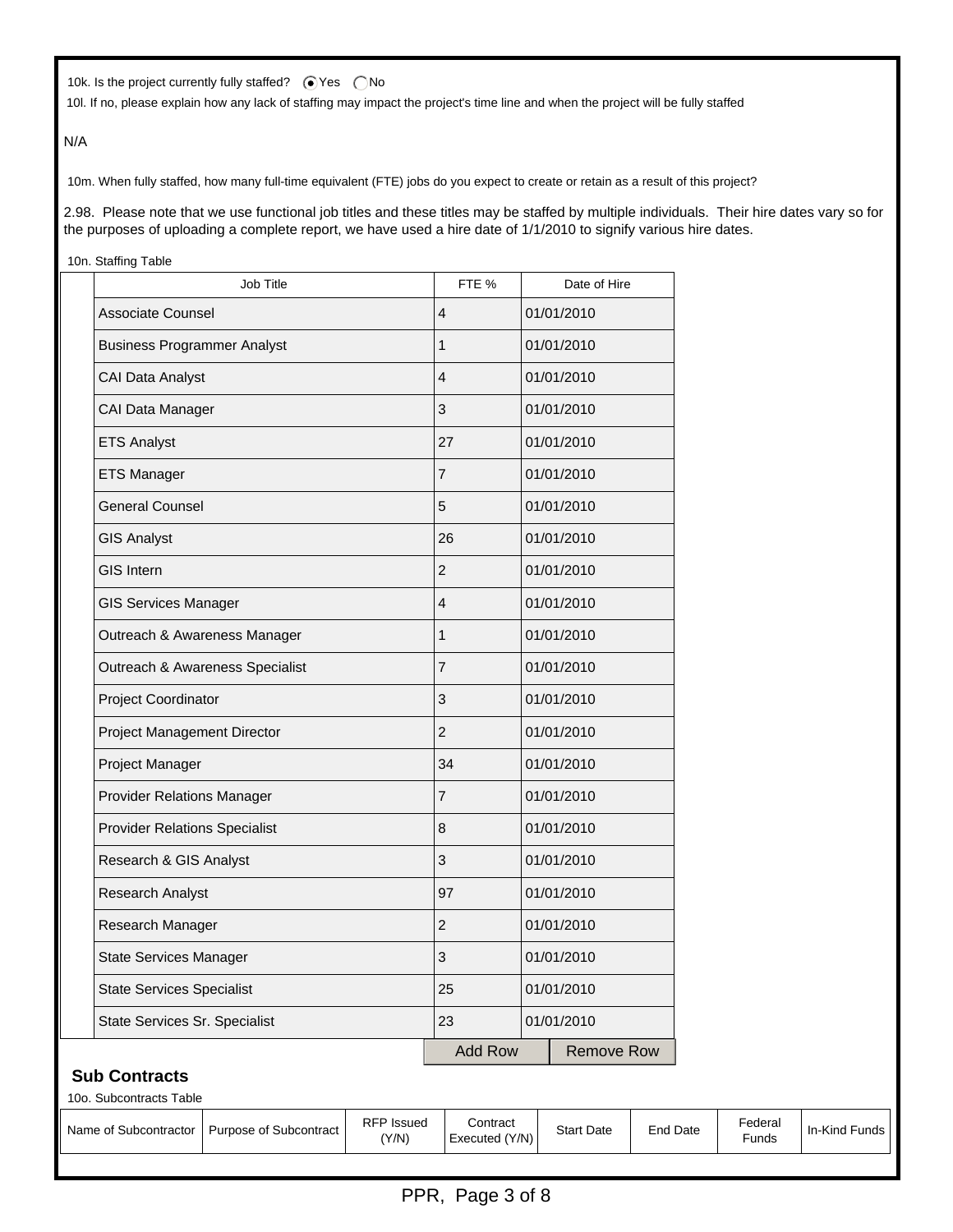| Throughbred<br>Research Group                                                                                             | <b>Research Surveys</b> |                                    | Y                   | Y                      | 02/09/2010                   | 02/08/2012            | \$87,350                          |             | \$0                            |  |
|---------------------------------------------------------------------------------------------------------------------------|-------------------------|------------------------------------|---------------------|------------------------|------------------------------|-----------------------|-----------------------------------|-------------|--------------------------------|--|
|                                                                                                                           |                         |                                    |                     |                        |                              | <b>Add Row</b>        |                                   |             | <b>Remove Row</b>              |  |
| <b>Funding</b>                                                                                                            |                         |                                    |                     |                        |                              |                       |                                   |             |                                |  |
| \$476,640<br>10p. How much Federal funding has been expended as of the end of the last quarter?<br>10q. How much Remains? |                         |                                    |                     |                        |                              |                       |                                   | \$3,503,192 |                                |  |
| 10r. How much matching funds have been expended as of the end of last quarter?<br>\$88,358<br>10s. How much Remains?      |                         |                                    |                     |                        |                              |                       | \$942,309                         |             |                                |  |
| 10t. Budget Worksheet                                                                                                     |                         |                                    |                     |                        |                              |                       |                                   |             |                                |  |
| <b>Mapping Budget Element</b>                                                                                             |                         | Federal<br><b>Funds</b><br>Granted | Proposed<br>In-Kind | Total<br><b>Budget</b> | Federal<br>Funds<br>Expended |                       | <b>Matching Funds</b><br>Expended |             | <b>Total Funds</b><br>Expended |  |
| <b>Personal Salaries</b>                                                                                                  |                         | \$1,199,434                        | \$123,752           | \$1,323,186            | \$101,289                    | \$22,433              |                                   | \$123,722   |                                |  |
| <b>Personnel Fringe Benefits</b>                                                                                          |                         | \$257,278                          | \$32,004            | \$289,282              | \$26,293                     | \$6,999               |                                   |             | \$33,292                       |  |
| Travel                                                                                                                    | \$157,557               |                                    | \$0                 | \$157,557              | \$17,130                     | \$94                  |                                   |             | \$17,224                       |  |
| Equipment                                                                                                                 |                         | \$139,143                          | \$0                 | \$139,143              | \$65,195                     | \$0                   |                                   |             | \$65,195                       |  |
| Materials / Supplies                                                                                                      |                         | \$50,350                           | \$0                 | \$50,350               | \$14,562                     | \$0                   |                                   |             | \$14,562                       |  |
| Subcontracts Total                                                                                                        |                         | \$891,457                          | \$106,883           | \$998,340              | \$133,004                    | \$26,273              |                                   |             | \$159,277                      |  |
| Subcontract #1                                                                                                            |                         | \$156,939                          | \$0                 | \$156,939              | \$44,635                     | \$0                   |                                   |             | \$44,635                       |  |
| Subcontract #2                                                                                                            |                         | \$0                                | \$0                 | \$0                    | \$0                          | \$0                   |                                   | \$0         |                                |  |
| Subcontract #3                                                                                                            |                         |                                    | \$0                 | \$0                    | \$0                          | \$0                   |                                   |             | \$0                            |  |
| Subcontract #4                                                                                                            | \$0                     |                                    | \$0                 | \$0                    | \$0                          | \$0                   |                                   | \$0         |                                |  |
| Subcontract #5                                                                                                            | \$0                     |                                    | \$0                 | \$0                    | \$0                          | \$0                   |                                   |             | \$0                            |  |
| Construction                                                                                                              | \$0                     |                                    | \$0                 | \$0                    | \$0<br>\$0                   |                       |                                   | \$0         |                                |  |
| \$54,298<br>Other                                                                                                         |                         |                                    | \$685,883           | \$740,181              | \$2,367                      | \$5,559               |                                   |             | \$7,926                        |  |
| <b>Total Direct Costs</b>                                                                                                 |                         | \$2,749,517                        | \$948,522           | \$3,698,039            |                              | \$359,840<br>\$61,358 |                                   |             | \$421,198                      |  |
| <b>Total Indirect Costs</b>                                                                                               |                         | \$1,230,315                        | \$82,145            | \$1,312,460            |                              | \$362,207<br>\$66,917 |                                   | \$429,124   |                                |  |
| <b>Total Costs</b>                                                                                                        |                         | \$3,979,832                        | \$1,030,667         | \$5,010,499            | \$476,640                    | \$88,358              |                                   | \$564,998   |                                |  |
| 79<br>% Of Total                                                                                                          |                         | 21                                 | 100                 | 84                     | 16                           |                       | 100                               |             |                                |  |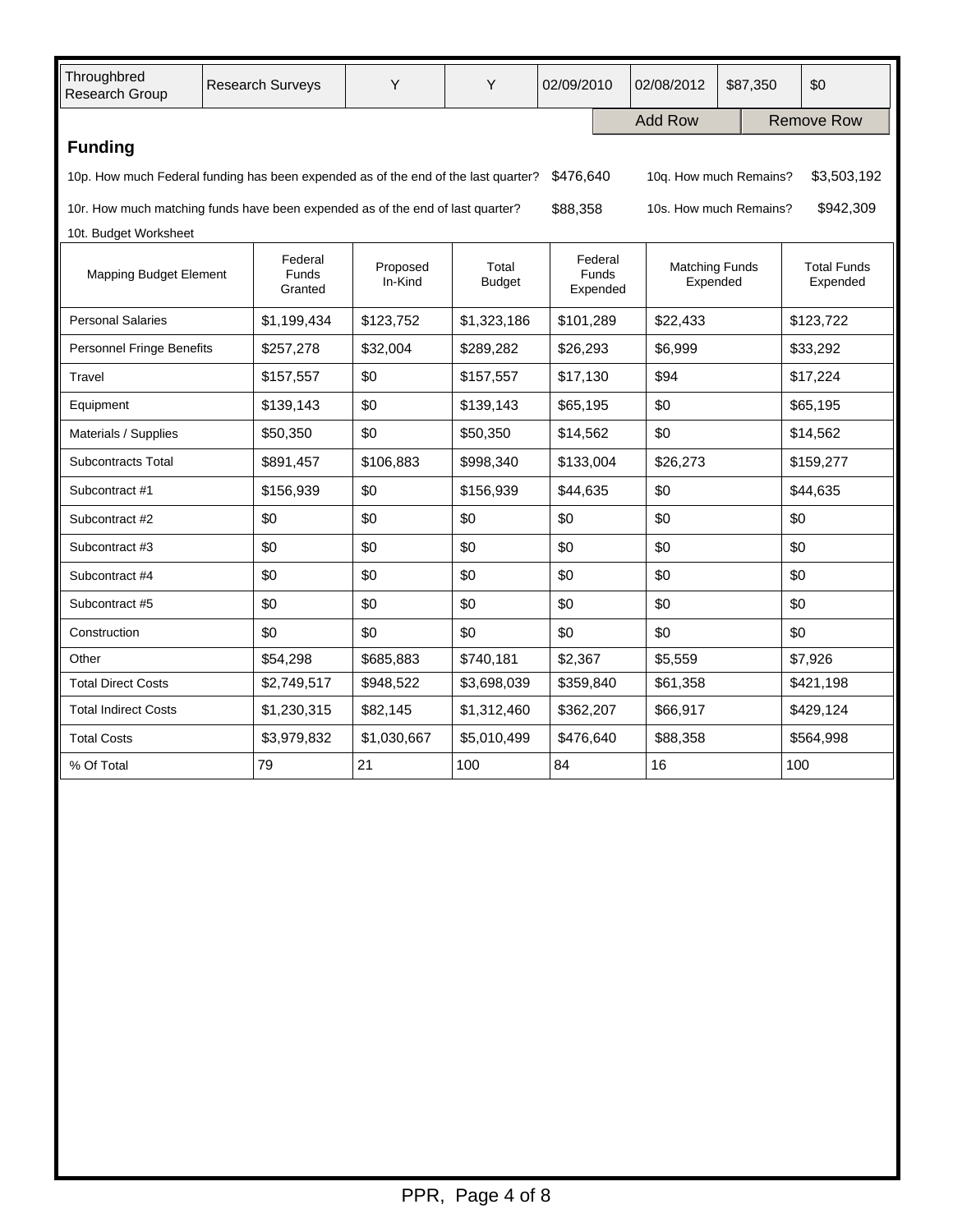| <b>Hardware / Software</b>                                                                                                                                                                                                                                                                                                                                                                                                                                                                                                                                                                                                                                                                                                                                                                                                                                                                                                                                                                                                                                                                                                                                                                                                                                                                                                                                                                                                                                                                                                                                                                                                                                                                                                                                                                                                                                                                                                                                                                                                                                                                                                   |
|------------------------------------------------------------------------------------------------------------------------------------------------------------------------------------------------------------------------------------------------------------------------------------------------------------------------------------------------------------------------------------------------------------------------------------------------------------------------------------------------------------------------------------------------------------------------------------------------------------------------------------------------------------------------------------------------------------------------------------------------------------------------------------------------------------------------------------------------------------------------------------------------------------------------------------------------------------------------------------------------------------------------------------------------------------------------------------------------------------------------------------------------------------------------------------------------------------------------------------------------------------------------------------------------------------------------------------------------------------------------------------------------------------------------------------------------------------------------------------------------------------------------------------------------------------------------------------------------------------------------------------------------------------------------------------------------------------------------------------------------------------------------------------------------------------------------------------------------------------------------------------------------------------------------------------------------------------------------------------------------------------------------------------------------------------------------------------------------------------------------------|
| 10u. Has the project team purchased the software / hardware described in the application?<br>$OY$ es $ON$ o                                                                                                                                                                                                                                                                                                                                                                                                                                                                                                                                                                                                                                                                                                                                                                                                                                                                                                                                                                                                                                                                                                                                                                                                                                                                                                                                                                                                                                                                                                                                                                                                                                                                                                                                                                                                                                                                                                                                                                                                                  |
| 10v. If yes, please list                                                                                                                                                                                                                                                                                                                                                                                                                                                                                                                                                                                                                                                                                                                                                                                                                                                                                                                                                                                                                                                                                                                                                                                                                                                                                                                                                                                                                                                                                                                                                                                                                                                                                                                                                                                                                                                                                                                                                                                                                                                                                                     |
| Hardware/software purchases for the project to date include the following:                                                                                                                                                                                                                                                                                                                                                                                                                                                                                                                                                                                                                                                                                                                                                                                                                                                                                                                                                                                                                                                                                                                                                                                                                                                                                                                                                                                                                                                                                                                                                                                                                                                                                                                                                                                                                                                                                                                                                                                                                                                   |
| • BroadbandStat<br><b>ESRI ArchInfo/ArcGIS Software</b><br>• ESRI Software Maintenance<br>• Computers<br>• Ookla Net Metrics Speed Test Software<br>• Spectrum Analyzer                                                                                                                                                                                                                                                                                                                                                                                                                                                                                                                                                                                                                                                                                                                                                                                                                                                                                                                                                                                                                                                                                                                                                                                                                                                                                                                                                                                                                                                                                                                                                                                                                                                                                                                                                                                                                                                                                                                                                      |
| 10w. Please note any software / hardware that has yet to be purchased and explain why it has not been purchased                                                                                                                                                                                                                                                                                                                                                                                                                                                                                                                                                                                                                                                                                                                                                                                                                                                                                                                                                                                                                                                                                                                                                                                                                                                                                                                                                                                                                                                                                                                                                                                                                                                                                                                                                                                                                                                                                                                                                                                                              |
| Remaining purchases may include SQL server for mapping geodatabase, SQL server software, multiple dedicated storage servers,<br>security application, additional backup replication solution, computers, GPS units BroadbandStat maintenance, ESRI ArchInfo/ArcGIS<br>maintenance, and speed test updates as well as computers and software maintenance.                                                                                                                                                                                                                                                                                                                                                                                                                                                                                                                                                                                                                                                                                                                                                                                                                                                                                                                                                                                                                                                                                                                                                                                                                                                                                                                                                                                                                                                                                                                                                                                                                                                                                                                                                                     |
| 10x. Has the project team purchased or used any data sets?<br>$\bigcap$ Yes $\bigcirc$ No                                                                                                                                                                                                                                                                                                                                                                                                                                                                                                                                                                                                                                                                                                                                                                                                                                                                                                                                                                                                                                                                                                                                                                                                                                                                                                                                                                                                                                                                                                                                                                                                                                                                                                                                                                                                                                                                                                                                                                                                                                    |
| 10y. If yes, please list                                                                                                                                                                                                                                                                                                                                                                                                                                                                                                                                                                                                                                                                                                                                                                                                                                                                                                                                                                                                                                                                                                                                                                                                                                                                                                                                                                                                                                                                                                                                                                                                                                                                                                                                                                                                                                                                                                                                                                                                                                                                                                     |
| N/A                                                                                                                                                                                                                                                                                                                                                                                                                                                                                                                                                                                                                                                                                                                                                                                                                                                                                                                                                                                                                                                                                                                                                                                                                                                                                                                                                                                                                                                                                                                                                                                                                                                                                                                                                                                                                                                                                                                                                                                                                                                                                                                          |
| 10z. Are there any additional project milestones or information that has not been included?<br>$OYes$ $No$                                                                                                                                                                                                                                                                                                                                                                                                                                                                                                                                                                                                                                                                                                                                                                                                                                                                                                                                                                                                                                                                                                                                                                                                                                                                                                                                                                                                                                                                                                                                                                                                                                                                                                                                                                                                                                                                                                                                                                                                                   |
| 10aa. If yes, please list<br>Maintained budget/finance cost model for Connect South Carolina.<br>Revised the project work plan and Work Breakdown Structure.<br>'Maintained and managed the project work plan and Work Breakdown Structure.<br>'Maintained the Connect South Carolina website to explain the program and gather information from the consumer community also<br>added beta language requested by NTIA.<br>*Continued to process speed tests from the Connect South Carolina speed test portal.<br>*Continued to receive and process the Connect South Carolina website broadband inquiries.<br>*Maintained the communications strategy plan.<br>'Conducted periodic Connect South Carolina project team meetings.<br>Produced monthly status reports, data collection activity log, and website statistics and distributed to the Connect South Carolina<br>project team.<br>*Compiled and refined broadband provider list.<br>*Maintained and updated the broadband data collection activity log.<br>*Distributed NDAs to Provider Community.<br>*Securely stored executed NDAs.<br>Conducted webinars with provider community.<br>*Conducted demonstrations of the BroadbandStat product.<br>'Monitored and continued updating the South Carolina BroadbandStat instance with the most accurate mapping data.<br>Requested updated broadband coverage coordinate data sets from provider community.<br>Distributed and received broadband coverage coordinate data sets from provider community.<br>'Compiled and submitted the first semi-annual mapping data refresh on September 27, 2010, as required by grant (October 2010).<br>South Carolina had 47 viable providers identified with 38 complete datasets received (80.6%). Of the 9 remaining providers, 2<br>refused to participate or did not respond to inquiries and 7 were in some state of data submission.<br>*On September 27, 2010, Connect South Carolina was awarded funding by the NTIA under the State Broadband Data and<br>Development Grant Program to extend broadband data collection activities for an additional three years. |
| 10bb. Please describe any challenge or obstacle that you have encountered and detail the mitigation strategies the project team is employing                                                                                                                                                                                                                                                                                                                                                                                                                                                                                                                                                                                                                                                                                                                                                                                                                                                                                                                                                                                                                                                                                                                                                                                                                                                                                                                                                                                                                                                                                                                                                                                                                                                                                                                                                                                                                                                                                                                                                                                 |
| Some providers continue to be hesitant to participate. Connect South Carolina will continue to work closely with the provider<br>community to encourage participation and field questions or concerns.                                                                                                                                                                                                                                                                                                                                                                                                                                                                                                                                                                                                                                                                                                                                                                                                                                                                                                                                                                                                                                                                                                                                                                                                                                                                                                                                                                                                                                                                                                                                                                                                                                                                                                                                                                                                                                                                                                                       |
| 10cc. Please provide any other information that you think would be useful to NTIA as it assesses your Broadband Mapping Project                                                                                                                                                                                                                                                                                                                                                                                                                                                                                                                                                                                                                                                                                                                                                                                                                                                                                                                                                                                                                                                                                                                                                                                                                                                                                                                                                                                                                                                                                                                                                                                                                                                                                                                                                                                                                                                                                                                                                                                              |
| On September 27, 2010 Connect South Carolina received notice of a grant award extending SBDD mapping and planning activities<br>an additional three years. The project plan is being revised to include these new activities. Details of the new plan will be reported in<br>the fourth quarter.                                                                                                                                                                                                                                                                                                                                                                                                                                                                                                                                                                                                                                                                                                                                                                                                                                                                                                                                                                                                                                                                                                                                                                                                                                                                                                                                                                                                                                                                                                                                                                                                                                                                                                                                                                                                                             |
| 11. Broadband Planning                                                                                                                                                                                                                                                                                                                                                                                                                                                                                                                                                                                                                                                                                                                                                                                                                                                                                                                                                                                                                                                                                                                                                                                                                                                                                                                                                                                                                                                                                                                                                                                                                                                                                                                                                                                                                                                                                                                                                                                                                                                                                                       |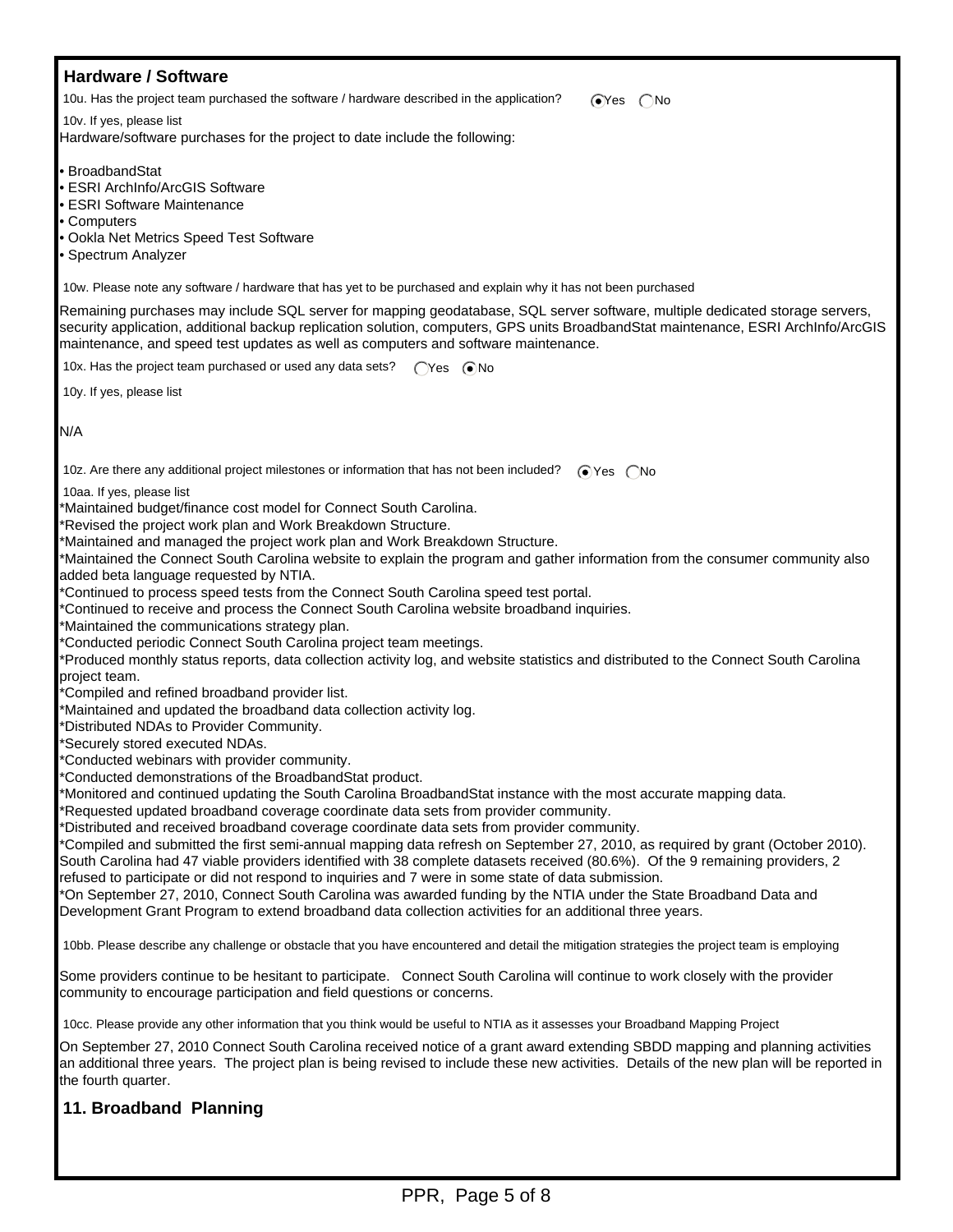11a. Please describe progress made against all goals, objectives, and milestones detailed in the approved Project Plan. Be sure to include a description of each major activity / milestone that you plan to complete and your current status

On behalf of the state of South Carolina (SC), Connected Nation (CN) is working with subcontractors to collect and analyze demandside data through statistical telephone surveys. The surveys collect data on broadband and computer use and barriers to use among residents by demographic and businesses by size and industry sector. CN provided an initial overview of the residential survey results to the state in Q2, 2010, with a more comprehensive report scheduled to be released Q4, 2010. In addition, CN designed the 2010 SC business survey, which was conducted by Thoroughbred Research in Q2-Q3, 2010. Analysis of this data commenced in Q3, 2010, with results to be released in Q4, 2010. Updates to the residential and business surveys are scheduled to occur in Q1, 2011 and Q3, 2011, respectively.

This data was analyzed along with supply-side broadband data gathered through the SC SBDD mapping grant. The primary tool for this ongoing analysis is BroadbandStat, an interactive, web-based GIS application that offers location-based consumer feedback on the accuracy of the map, as well as an interactive tool for data analysis, planning, and decision-making.

Connect South Carolina, in coordination with the state of South Carolina, will complete an initial planning report for the state during Q4, 2010. This report will serve as a preliminary assessment of broadband infrastructure and adoption in South Carolina. The purpose of its development and release is to provide a detailed review of the current state of broadband in South Carolina and spark discussion across multiple broadband stakeholders in the state on key policy and strategies to expand and enhance broadband services. The report will be formally presented and released publicly within the state during Q1, 2011. It will also be available for public review and comment on the Connect South Carolina website.

11b. Please describe any challenge or obstacle that you have encountered and detail the mitigation strategies the project team is employing

Connected Nation has been working closely with the state of South Carolina to ensure that our work exceeds expectations. During Q3, 2010, there were no significant obstacles during the planning process.

11c. Does the Project Team anticipate any changes to the project plan for Broadband Planning?  $\bigcirc$  Yes  $\bigcirc$  No

 11d. If yes, please describe these anticipated changes. Please note that NTIA will need to approve changes to the Project Plan before they can be implemented

On September 27, 2010 Connect South Carolina received notice of a grant award extending SBDD mapping and planning activities an additional three years. The project plan is being revised to include these new activities. Details of the new plan will be reported in the fourth quarter.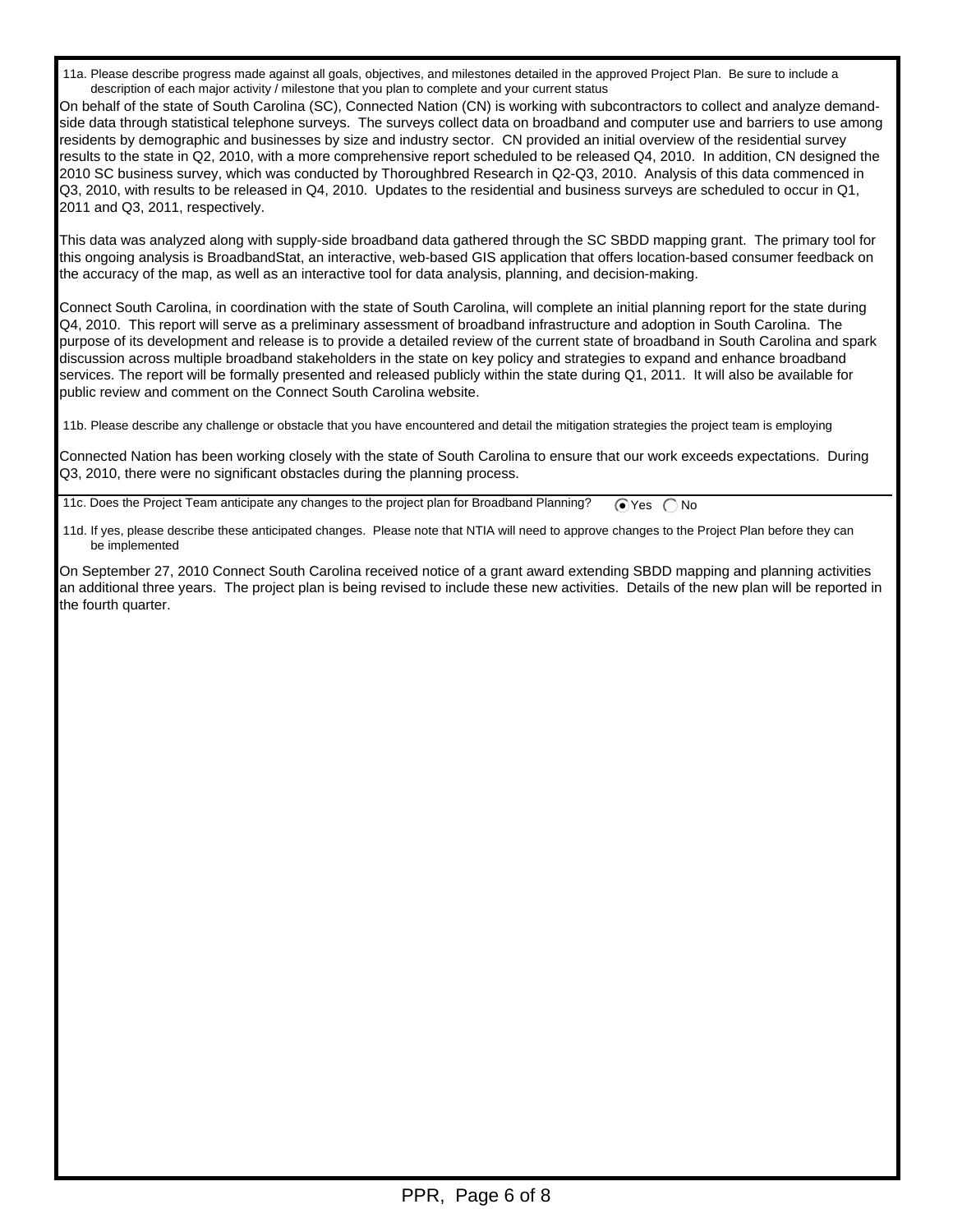## **Funding**

11e. How much Federal funding has been expended as of the end of the last quarter? \$0 11f. How much Remains? \$0

11g. How much matching funds have been expended as of the end of last quarter? \$0 11h. How much Remains? \$0

11i. Planning Worksheet

| <b>Planning Budget Element</b> | Federal<br>Funds<br>Granted | Proposed<br>In-Kind | Total<br><b>Budget</b> | Federal<br>Funds<br>Expended | <b>Matching Funds</b><br>Expended | <b>Total Funds</b><br>Expended |
|--------------------------------|-----------------------------|---------------------|------------------------|------------------------------|-----------------------------------|--------------------------------|
| <b>Personal Salaries</b>       | \$0                         | \$0                 | \$0                    | \$0                          | \$0                               | \$0                            |
| Personnel Fringe Benefits      | \$0                         | \$0                 | \$0                    | \$0                          | \$0                               | \$0                            |
| Travel                         | \$0                         | \$0                 | \$0                    | \$0                          | \$0                               | \$0                            |
| Equipment                      | \$0                         | \$0                 | \$0                    | \$0                          | \$0                               | \$0                            |
| Materials / Supplies           | \$0                         | \$0                 | \$0                    | \$0                          | \$0                               | \$0                            |
| <b>Subcontracts Total</b>      | \$0                         | \$0                 | \$0                    | \$0                          | \$0                               | \$0                            |
| Subcontract #1                 | \$0                         | \$0                 | \$0                    | \$0                          | \$0                               | \$0                            |
| Subcontract #2                 | \$0                         | \$0                 | \$0                    | \$0                          | \$0                               | \$0                            |
| Subcontract #3                 | \$0                         | \$0                 | \$0                    | \$0                          | \$0                               | \$0                            |
| Subcontract #4                 | \$0                         | \$0                 | \$0                    | \$0                          | \$0                               | \$0                            |
| Subcontract #5                 | \$0                         | \$0                 | \$0                    | \$0                          | \$0                               | \$0                            |
| Construction                   | \$0                         | \$0                 | \$0                    | \$0                          | \$0                               | \$0                            |
| Other                          | \$0                         | \$0                 | \$0                    | \$0                          | \$0                               | \$0                            |
| <b>Total Direct Costs</b>      | \$0                         | \$0                 | \$0                    | \$0                          | \$0                               | \$0                            |
| <b>Total Indirect Costs</b>    | \$0                         | \$0                 | \$0                    | \$0                          | \$0                               | \$0                            |
| <b>Total Costs</b>             | \$0                         | \$0                 | \$0                    | \$0                          | \$0                               | \$0                            |
| % Of Total                     | 0                           | 0                   | 0                      | $\Omega$                     | $\mathbf 0$                       | 0                              |
|                                |                             |                     |                        |                              |                                   |                                |

## **Additional Planning Information**

11j. Are there any additional project milestones or information that has not been included?

None at this time.

11k. Please describe any challenge or obstacle that you have encountered and detail the mitigation strategies the Project Team is employing

Connected Nation has been relying heavily on South Carolina's recommendations to ensure that our work, as well as the work of our subcontractors, exceeds expectations. During Q3, 2010, there were no significant obstacles during the planning process.

11l. Please provide any other information that you think would be useful to NTIA as it assesses your Broadband Mapping Project

All planning costs have been combined with the mapping costs and reported in the mapping section above.